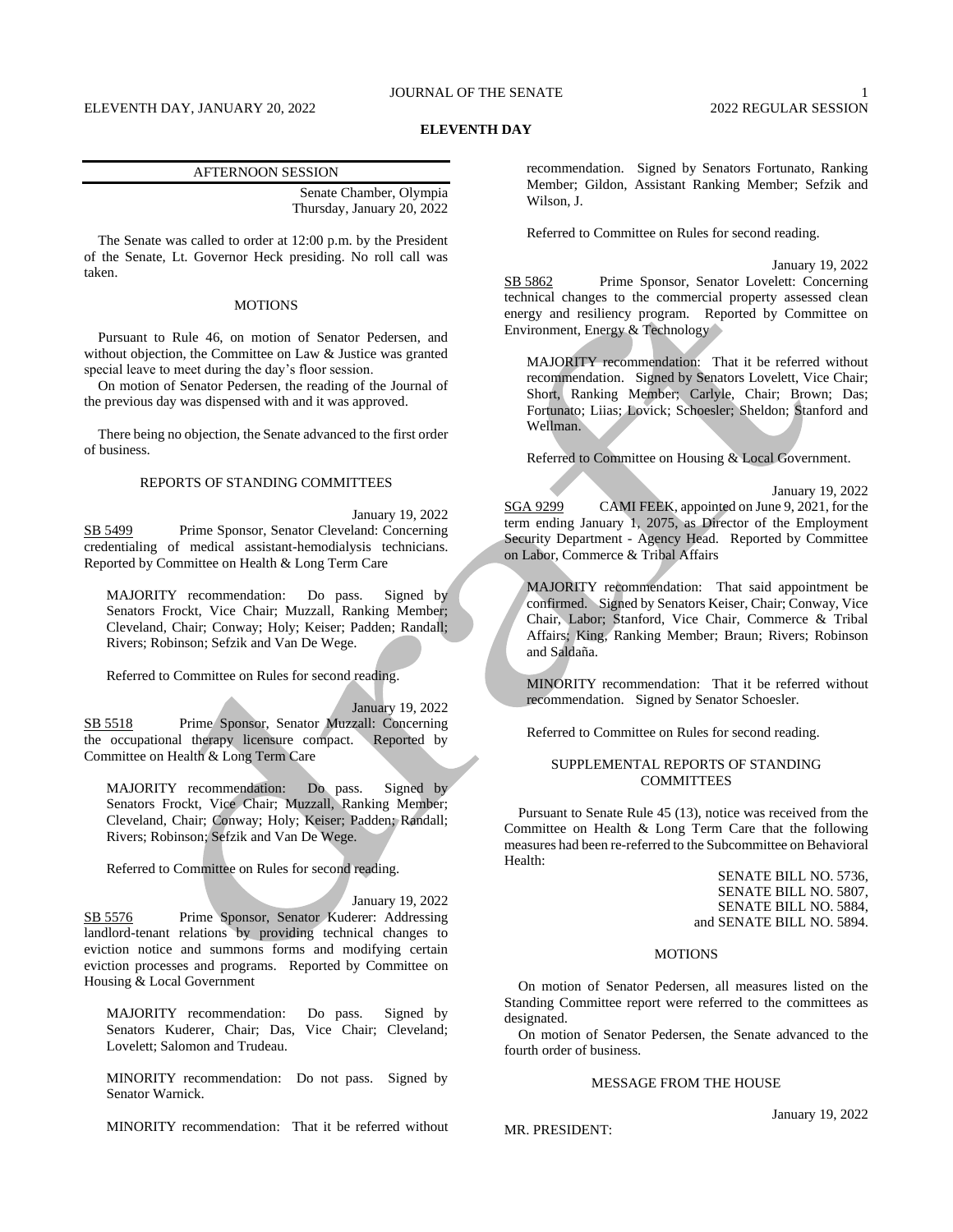The House has passed:

SUBSTITUTE HOUSE BILL NO. 1732, and the same are herewith transmitted.

MELISSA PALMER, Deputy Chief Clerk

# MOTION

On motion of Senator Pedersen, the Senate advanced to the fifth order of business.

# INTRODUCTION AND FIRST READING

SB 5914 by Senator King

AN ACT Relating to removing the requirement that an accredited technical or trade school program be not-forprofit to be an approved training program for purposes of journey level and specialty electrician certification; amending RCW 19.28.161, 19.28.161, 19.28.191, and 19.28.191; providing an effective date; and providing an expiration date.

Referred to Committee on Labor, Commerce & Tribal Affairs.

#### SB 5915 by Senators Das and Trudeau

AN ACT Relating to providing a sales and use tax exemption for adult and baby diapers; adding a new section to chapter 82.08 RCW; adding a new section to chapter 82.12 RCW; creating new sections; and providing an effective date.

Referred to Committee on Ways & Means.

#### SB 5916 by Senator Mullet

AN ACT Relating to the protection of critical constituent and state operational data against the financial and personal harm caused by ransomware and other malicious cyber activities; amending RCW 43.105.054 and 43.105.220; reenacting and amending RCW 43.105.020; adding new sections to chapter 43.105 RCW; adding a new section to chapter 42.56 RCW; creating new sections; and making an appropriation.

Referred to Committee on Environment, Energy & Technology.

SB 5917 by Senators Hunt and Fortunato

AN ACT Relating to reestablishing the productivity board; amending RCW 41.60.020, 41.60.041, 41.60.050, 41.60.120, and 41.60.150; and reenacting and amending RCW 41.60.015.

Referred to Committee on State Government & Elections.

SB 5918 by Senator Frockt

AN ACT Relating to adding a faculty member to the board of regents at the research universities; and amending RCW 28B.20.100 and 28B.30.100.

Referred to Committee on Higher Education & Workforce Development.

## SB 5919 by Senators Van De Wege and Mullet

AN ACT Relating to the standard for law enforcement authority to detain or pursue persons; and amending RCW 10.116.060, 10.120.010, and 10.120.020.

Referred to Committee on Law & Justice.

# SB 5920 by Senator Warnick

AN ACT Relating to parenting plans; amending RCW 26.09.260; and creating a new section.

Referred to Committee on Law & Justice.

#### SB 5921 by Senator Braun

AN ACT Relating to increasing county timber tax distributions by reducing the charge for administrative and collection costs; amending RCW 84.33.051 and 84.33.081; and creating a new section.

Referred to Committee on Ways & Means.

## SB 5922 by Senators Braun and Mullet

AN ACT Relating to K-12 education funding; amending RCW 28A.500.015, 28A.150.390, 28A.185.020, and 28A.400.007; reenacting and amending RCW 84.52.0531, 28A.150.260, and 28A.150.260; adding a new section to chapter 28A.150 RCW; adding a new section to chapter 28A.300 RCW; creating new sections; providing effective dates; and providing an expiration date.

Referred to Committee on Early Learning & K-12 Education.

#### MOTIONS

On motion of Senator Pedersen, all measures listed on the Introduction and First Reading report were referred to the committees as designated.

At 12:32 p.m., on motion of Senator Pedersen, the Senate adjourned until 12:30 p.m. Friday, January 21, 2022.

#### DENNY HECK, President of the Senate

## SARAH BANNISTER, Secretary of the Senate